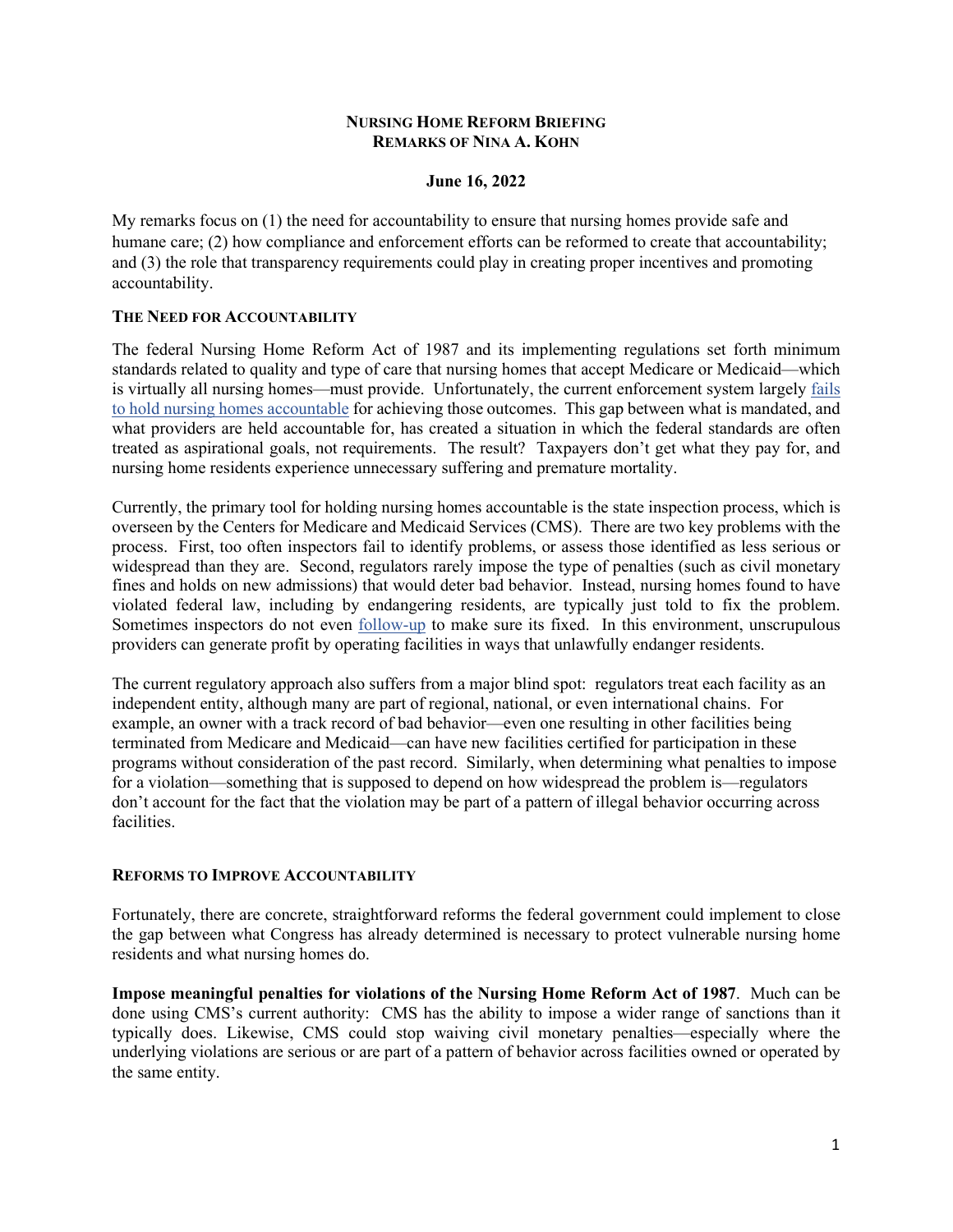Congress also has a role in ensuring that penalties are sufficient to deter misconduct. Congress should—as President Biden has proposed—raise the dollar limit on per-instance financial penalties from \$21,000 to \$1,000,000.

**Enhance support for state inspections**. The inspection process is at the core of protecting residents from neglect and mistreatment, and it needs resources. Congress should appropriate funds to support this work. This includes funds to:

- cover the [rising cost](https://www.cms.gov/files/document/fy2023-cms-congressional-justification-estimates-appropriations-committees.pdf) of hiring the medical professionals needed to conduct statutorily mandated surveys;
- provide inspectors with the training and ongoing professional development needed to properly identify the nature and extent of violations; and
- expand the Special Focus Facility (SFF) program that identifies the worst-performing nursing homes, subjects them to more frequent investigations, and puts them on the route to termination from the participation in Medicaid and Medicare if improvements do not occur.

**Consider owners' and managers' track records when determining whether to certify additional facilities**. It is outrageous that an entity known to operate other facilities in a way that is illegal—that fails to provide residents with the type of quality of care mandated under federal law—that causes residents to suffer unnecessarily and die prematurely because of such failures—that even may have had other facilities terminated from the program—can still have more facilities certified for Medicare and Medicaid as if none of this had happened.

Congress must step in. It must require the Secretary of Health and Human Services, who is responsible for certifying nursing facilities for participation in the Medicare and Medicaid programs, to consider owner and operator's track record in determining whether one of their facilities is to be certified. Congress should also explicitly prohibit the Secretary from certifying facilities owned or operated by entities whose past conduct indicates they are unlikely to administer the new facility in a way respects resident's rights and provides high quality care.

**Create transparency as to ownership and management.** Key to holding bad actors accountable is knowing who they are. But the growing complexity in ownership structures means that it is increasingly difficult to figure out who controls a facility or has beneficial ownership.

Accessible, publicly available information about ownership and management would serve two important functions. It would support the types of enforcement efforts just described and make it easier for state licensure bodies to consider owners' and operators' track records when making licensing decisions. It also would allow consumers to make more educated choices, creating stronger incentives for good care. Increasingly, nursing homes are owned by investment entities, including private equity and real estate investment trusts, and a growing body of [research](https://papers.ssrn.com/sol3/papers.cfm?abstract_id=3537612) shows that these ownership structures are associated with lower quality of care for residents. Consumers should be able to know if such entities are operating nursing homes that they are considering for themselves or for loved ones. The White House's proposals for reform would be quite helpful in this regard. The Administration has proposed a new database to track and identify owners and operators across states and plans to implement Affordable Care Act requirements regarding transparency in corporate ownership of nursing homes.

**Increase disclosure and transparency as to nursing home spending**. As a [2016 study](https://www.gao.gov/products/gao-16-700) by the Government Accounting Office found, although CMS collects information about nursing home expenditures, it has not taken the necessary steps to ensure the data is accurate, complete, and accessible to stakeholders. As the GAO explained: